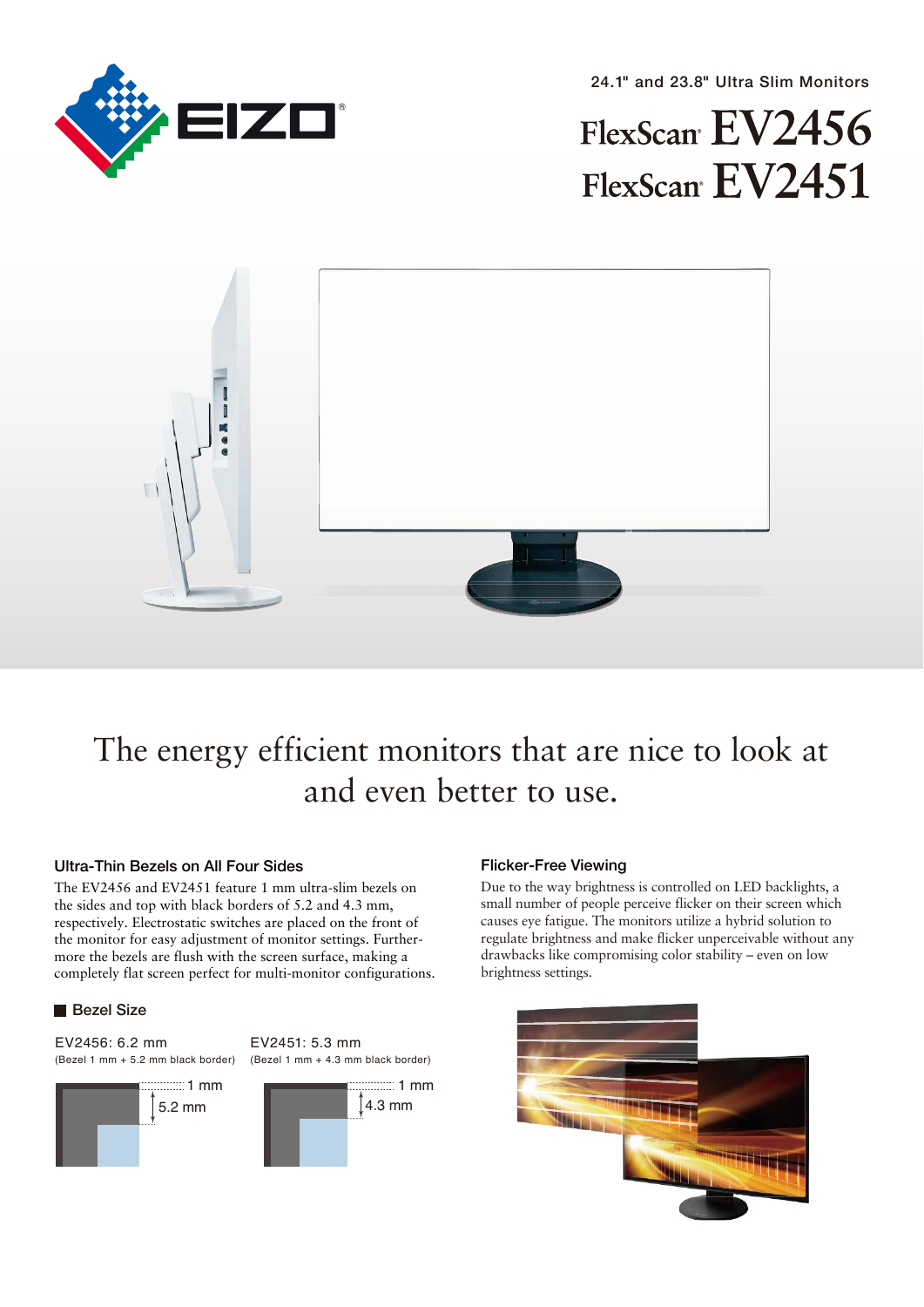# New Stand Design

The EV2456 and EV2451 come with our latest stand design that features multiple adjustment options. It also saves space on the desk with a more centralized design, and a base 43 mm less in diameter than previous stands.



#### Multiple Inputs



#### Screen InStyle

EIZO's Screen InStyle is a newly developed software that allows you to easily manage monitor settings such as power, color, brightness and gamma by using your mouse instead of monitor control buttons. But what makes Screen InStyle truly unique is that it allows you to manage multiple connected monitors from the one place – meaning that settings placed on one monitor will automatically be set to all connected monitors.



#### EIZO Monitor Configuration for Administators

EIZO Monitor Configurator lets system administrators control the settings of all FlexScan EV monitors with a USB connection. The settings of one monitor can be saved as an xml file and applied to other monitors via USB or office network.



#### Auto Brightness Control

To prevent eye fatigue, a brightness sensor called Auto EcoView detects the changes in the ambient brightness that occurs throughout the day and automatically adjusts the screen to the ideal brightness level.



## 1% - 100% Brightness Range

In a dimly-lit work environment, a monitor with low brightness settings is more comfortable to use. With its LED backlight, the monitor is adjustable to 1 cd/m2 which is less than 1% of the maximum.